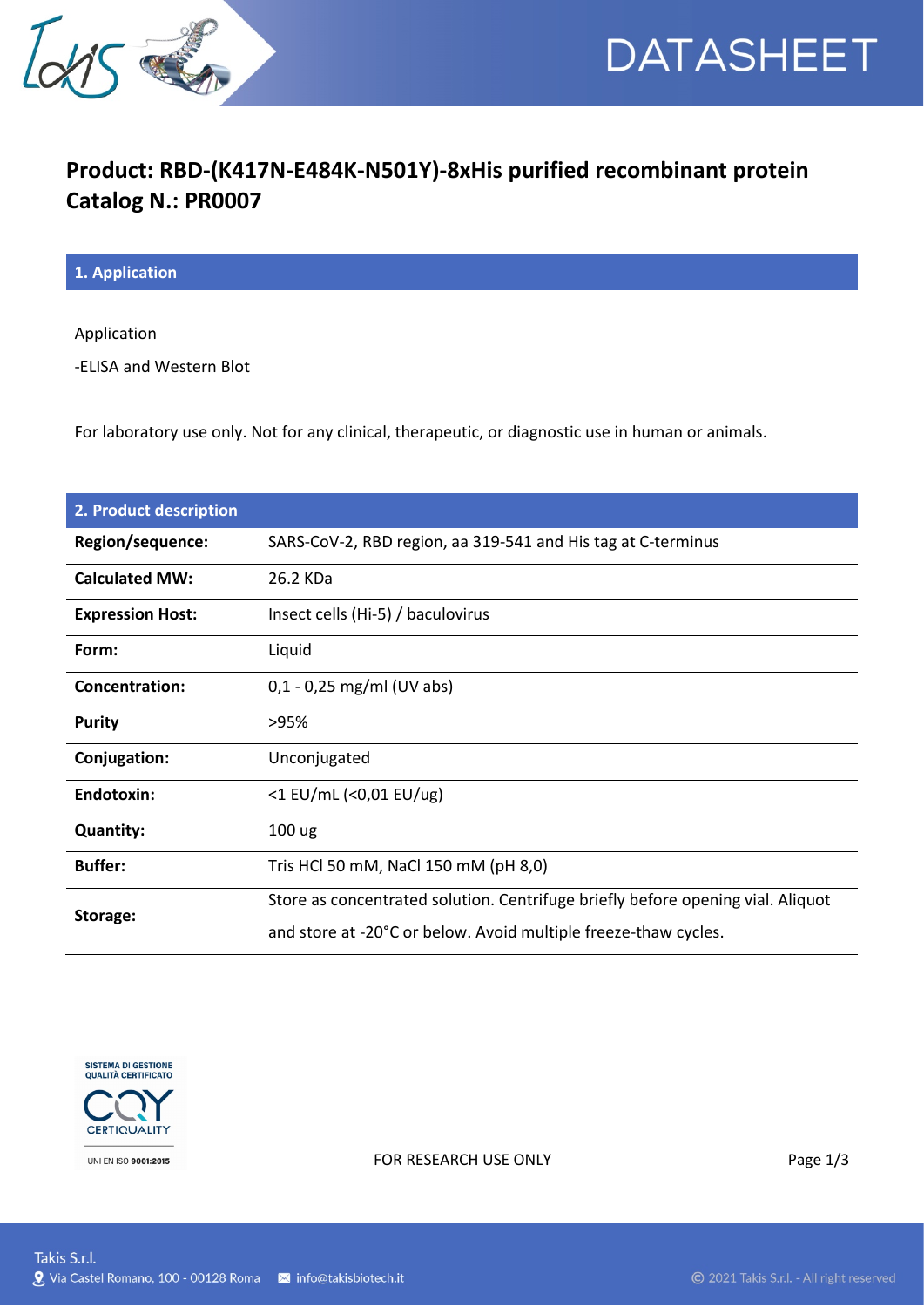

# **DATASHEET**

### 3. SDS-PAGE & Western Blot

### Reducing SDS-PAGE Loading



RBD-K417N-E484K-N501Y-8xHis



UNI EN ISO 9001:2015

#### FOR RESEARCH USE ONLY

Page 2/3